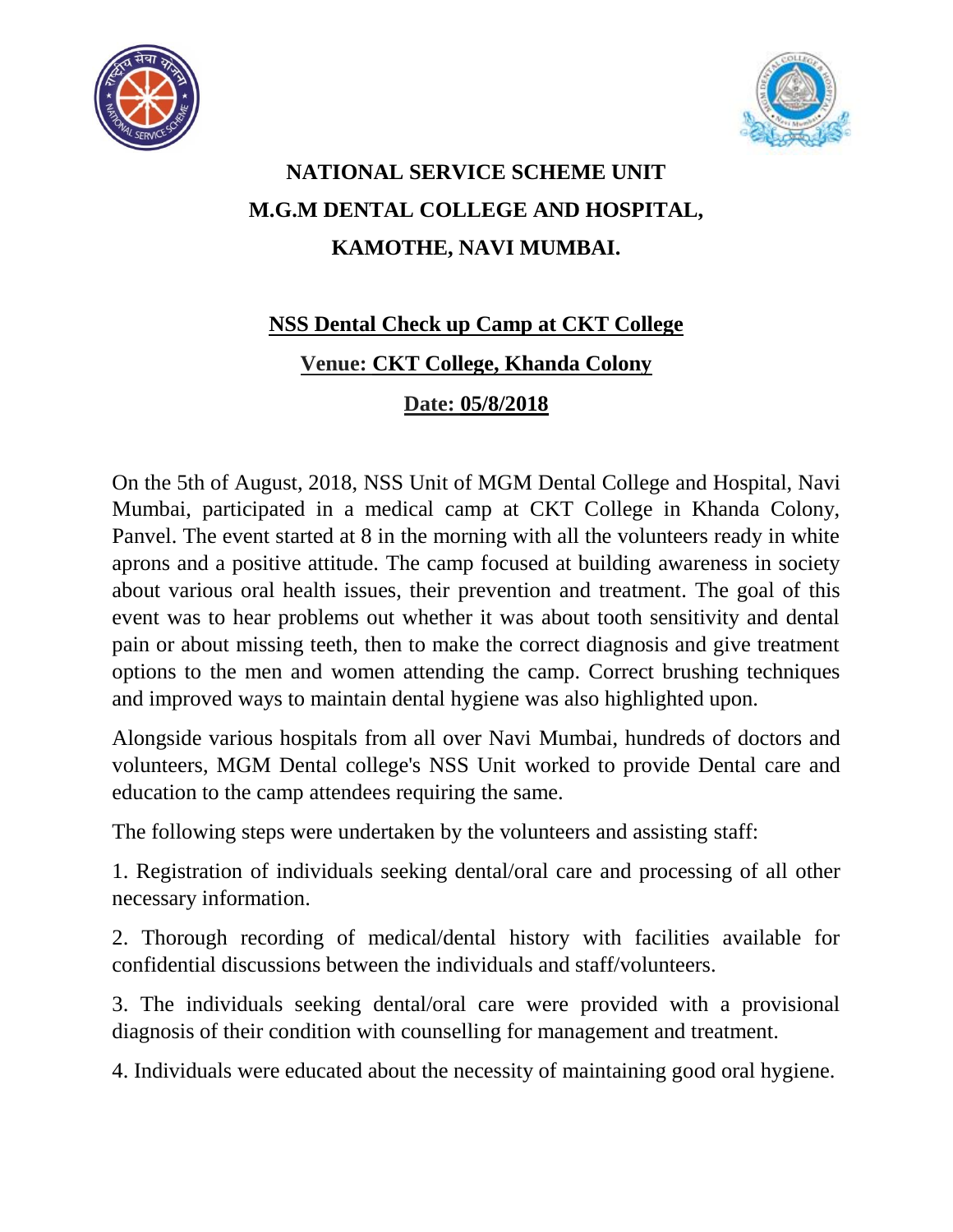5. The association between oral and systemic health was emphasized.

The camp, which also attempted at such a big scale proved fruitful as a great number of people participated in the programme.

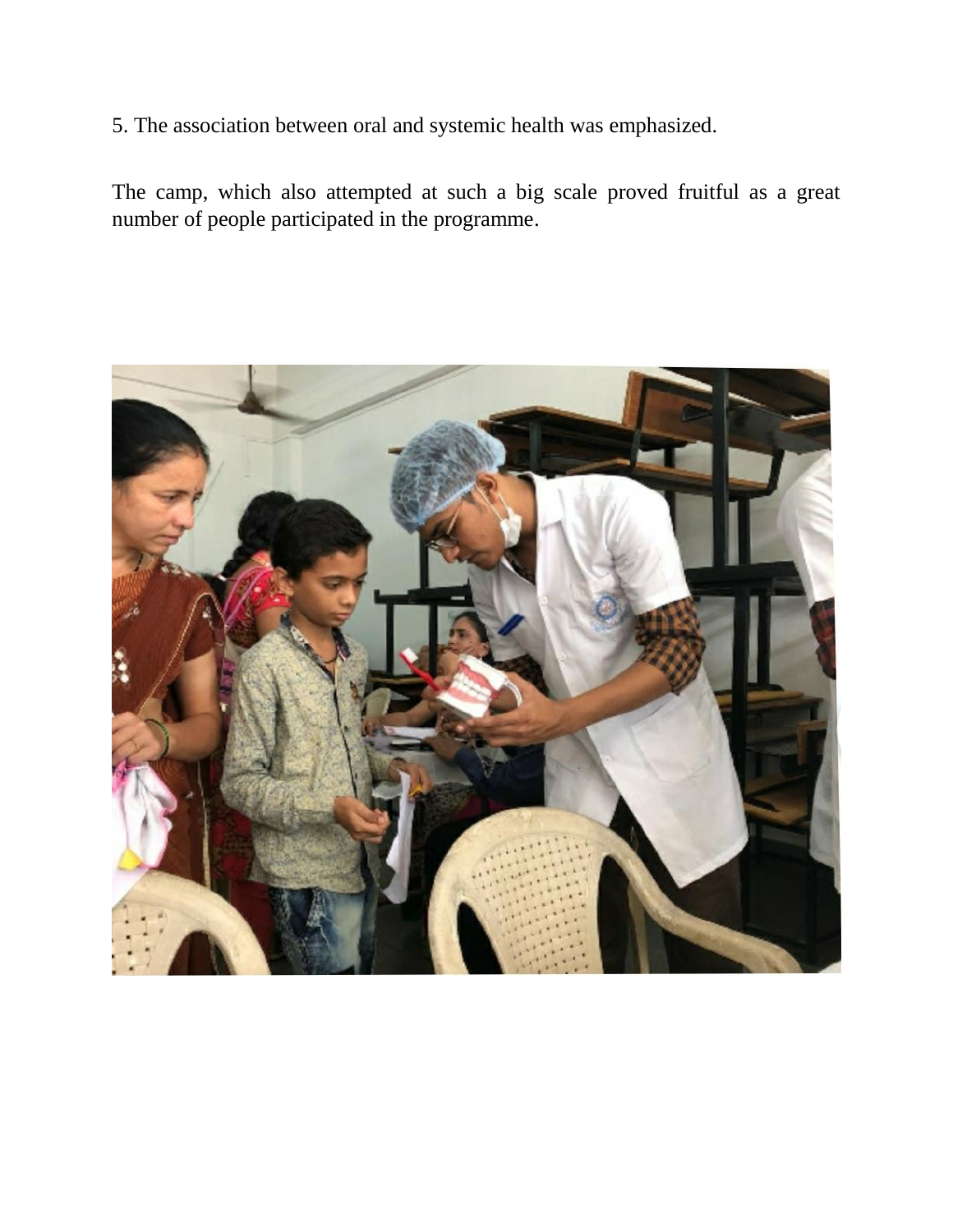

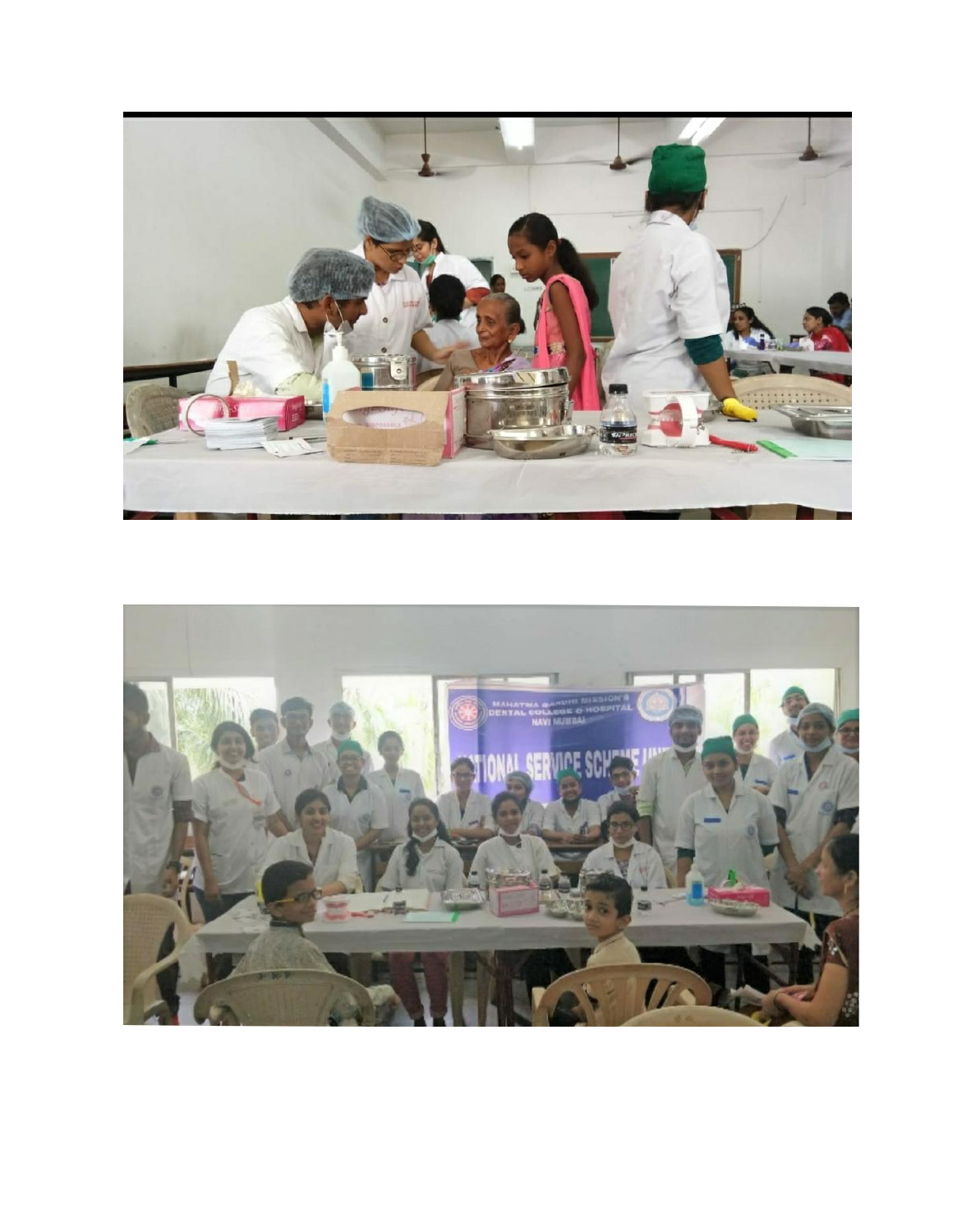